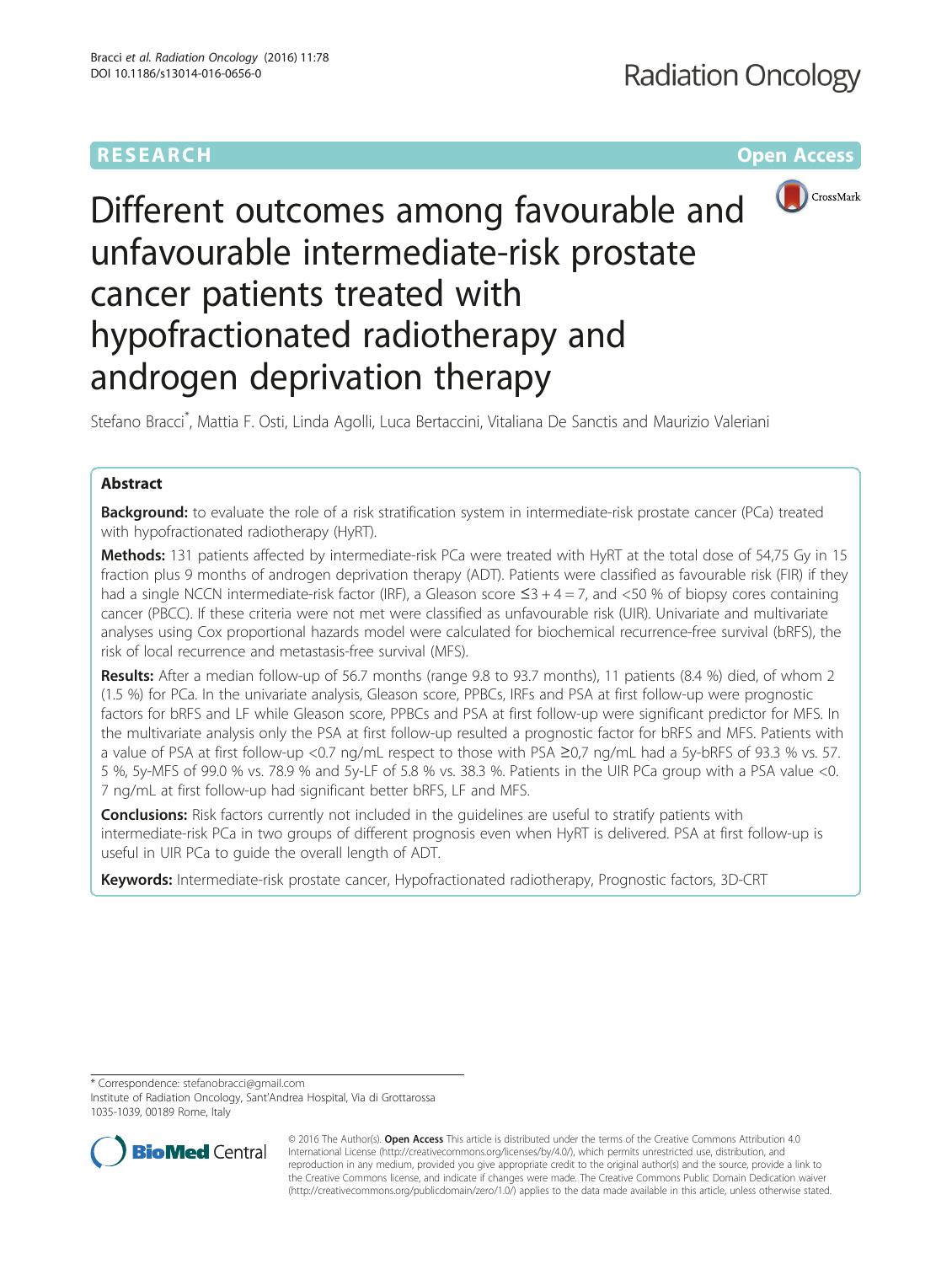#### Background

Surgery and radiotherapy (RT) are the most commonly used treatments in the management of prostate cancer (PCa). Factor such as clinical stage, Gleason score and the value of PSA at diagnosis are usually used to categorize PCa in class of risk that are useful to guide therapy [\[1](#page-6-0)].

Conformal high dose RT delivered with conventional fractionation results in a significant biochemical control with acceptable toxicities and currently represents the standard therapy when RT is chosen as primary treatment [[2](#page-6-0)–[5\]](#page-6-0). However, hypofractionated RT (HyRT) that uses higher doses per fraction has been suggested as an attractive option. In fact, due to the slow proliferation rate of PCa cells that reflects in a lower  $\alpha/\beta$  ratio than the surrounding healthy tissue, the use of doses higher than 2 Gy per fraction would give a therapeutic advantage in terms of reduced late damage and/or higher local control [\[6](#page-6-0)–[8\]](#page-6-0).

Unfortunately RT alone may not be sufficient for treating PCa and the addition of androgen deprivation therapy (ADT) in association to radiation is often a requisite. While ADT is not necessary in low-risk PCa as radiation alone provides high clinical response, short course ADT (i.e. for 4–6 months) and long course ADT (i.e. for 2–3 years) are usually needed to treat intermediate and high-risk PCa, respectively [[9](#page-6-0)–[14\]](#page-6-0). Differently from low and high-risk PCa, it has been suggested that intermediate-risk PCa has a particularly inhomogeneous behaviour with the consequence that the association of short course ADT to RT may results in an overtreatment or undertreatment of these patients [[15\]](#page-6-0).

Studies have found several predictors of outcome, currently not used to stratify PCa patients, that could be used for this purpose such as the number of intermediate-risk factors (IRFs), percentage of positive biopsy cores (PPBC), the primary Gleason pattern [\[16](#page-6-0)–[20](#page-7-0)]. On this basis, recently a new classification for intermediate-risk PCa has been proposed that divide this category in favourable (FIR) and unfavourable intermediate-risk (UIR) [\[21](#page-7-0)]. The proposed risk stratification is of importance as it could have a clinical impact considering that FIR may beneficiate from RT alone as they behave as low-risk PCa while UIR from RT in association to ADT as they behave as intermediate or highrisk PCa [[15](#page-6-0), [21](#page-7-0)].

In this study we evaluated the impact of the proposed classification when HyRT is delivered, since this approach may be associated with hypothetical improved local control respect to conventional fractionated RT, in a population of patients with intermediate-risk prostate cancer treated with the same HyRT schedule + ADT. Moreover other variables that could be considered as potential predictors of response were investigated.

#### **Methods**

### Patients' characteristics

Between March 2007 and March 2014, 131 consecutive patients affected by intermediate risk prostate cancer were evaluated. The data were prospectively collected and retrospectively analysed after the approval of our Institutional Review Board (IRB) of Sant'Andrea Hospital. Written consent was obtained from all patients. All patients had histologically confirmed prostate cancer diagnosed with transrectal ultrasound (TRUS) guided biopsies. For all patients were obtained a complete history, physical examination with digital rectal examination, PSA level, total body computed tomography scan with iodine-based contrast and 99mTc bone scan. Local staging was assessed with TRUS or multiparametric magnetic resonance imaging (MRI) of the pelvis including diffusion-weighted imaging and dynamic contrast-enhanced study. According to the National Comprehensive Cancer Network (NCCN) guidelines, intermediate risk group includes patients with any clinical T2b–T2c prostate cancer or Gleason Score equal to 7 or pretreatment PSA value ranging from 10 to 20 ng/mL [\[1](#page-6-0)].

PCa were classified as FIR if they had a single NCCN IRF, a Gleason score  $\leq 3 + 4 = 7$ , and  $\lt 50$  % of biopsy cores containing cancer. If these criteria were not met, PCa were classified as UIR [\[15,](#page-6-0) [21\]](#page-7-0).

#### Simulation and treatment

The HyRT schedule used at our Institution has been previously described [[22\]](#page-7-0). Briefly, all patients were immobilized in the supine position. A pre-treatment CT scan with 2.5 mm slices from the anal verge to the L5–S1 interface was obtained. MRI was used to better delineate the Clinical Target Volume (CTV) when available. The CTV1 included the prostate plus seminal vesicles and the CTV2 the prostate alone. Planning Target Volumes (PTV1 and PTV2, respectively) were generated with 8 mm margin in all directions except posteriorly where a 6 mm expansion was adopted in the first 36 patients. A 5 mm expansion in all direction was used in the other patients as daily kv Cone Beam CT was used to verify the patient position because of an implementation of the linear accelerator. A 3D conformal radiotherapy (3D-CRT) plan on the Eclipse planning system (Varian, Palo Alto, CA) was performed with 5 coplanar fields and a 15 MV photons linear accelerator was used to deliver the treatment. The PTV1 received 43.8 Gy in 12 fractions and the PTV2 received 3 additional fractions of 3.65 Gy for a total of 54.75 Gy in 15 fractions, three times a week in order to avoid an excess of acute toxicity. Assuming a α/β ratio of 1.5 Gy the total dose to the prostate is biologically equivalent to 80.5 Gy delivered in 2 Gy/fraction. Dose–volume constraints were as follows: V45 < 35 % and  $V52 < 25$  % for the rectum;  $V40 < 50$  % for the bladder. Neoadjuvant, concomitant and adjuvant ADT was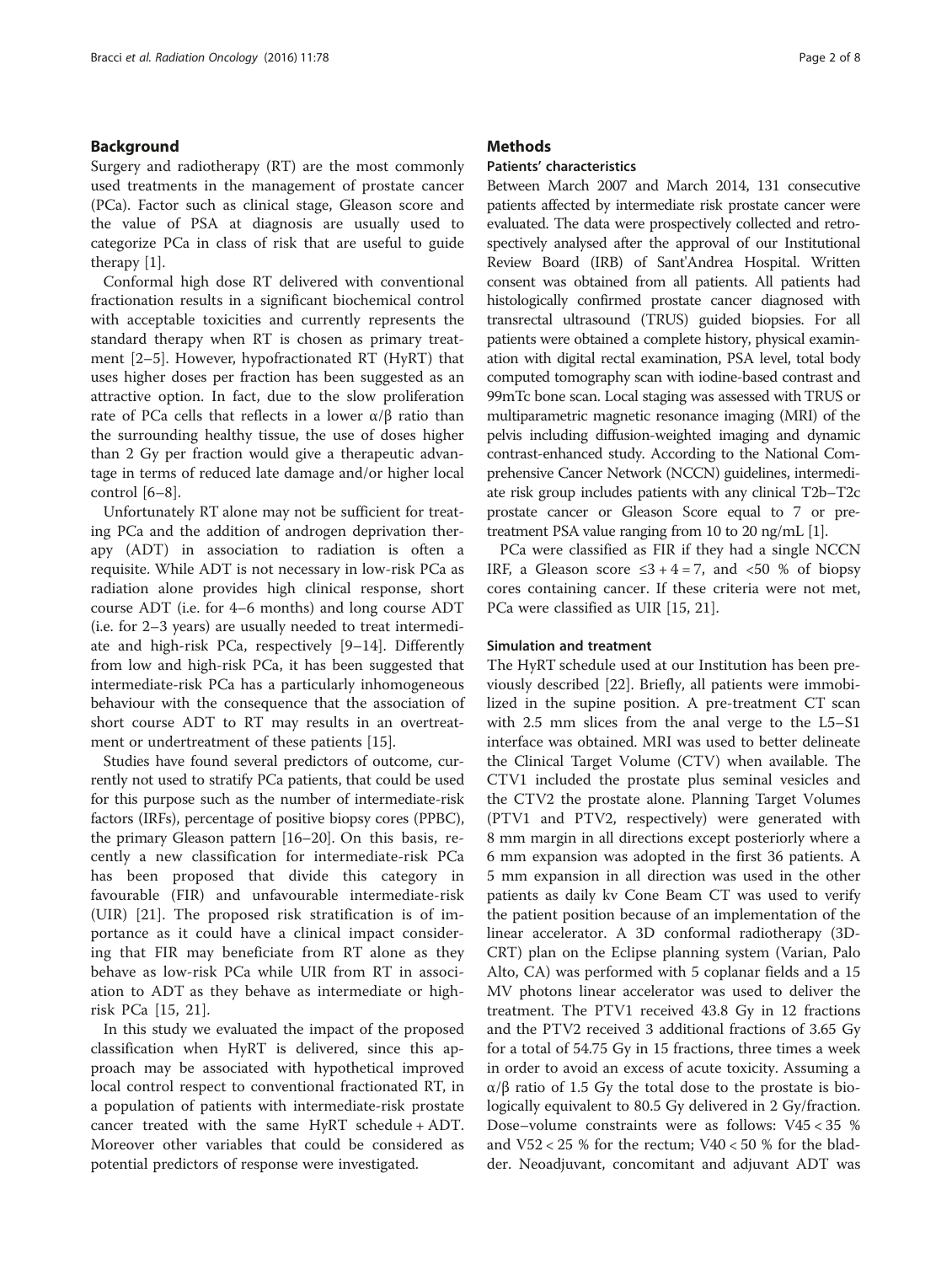administered for a total of 9 months and was started 3 months before RT. ADT consisted in anti-androgen or LHRH-analogue and was administered to all patients according to the treating physician's preference.

#### Toxicity and follow-up

The first follow up was performed after 6 month from the start of the beginning of ADT (i.e. after 45–60 days from the end of RT as the overall treatment time of RT was of 5 weeks), then every 3 months for the first year and every 6 months thereafter. Toxicities were assessed at each visit according to the Radiation Therapy Oncology Group (RTOG) scale for acute and late adverse effects [\[23\]](#page-7-0). Late toxicities were defined as occurring after 90 days from the end of treatment.

#### Statistical analysis

Comparison of between-groups characteristics (i.e. FIR and UIR) was performed using the chi-square test or Mann–Whitney U test. Receiver Operating Characteristic curves were used to find cut-off values for continuous variables. Biochemical failure was defined as the PSA nadir after RT + 2 ng/mL according to the Phoenix criteria [\[24](#page-7-0)]. Local recurrence was considered as the relapse of the tumour in the prostate, seminal vesicles or loco-regional lymph nodes at PET scan with choline, MRI or biopsy. The median follow-up was calculated using the "reverse" Kaplan-Meyer method [\[25](#page-7-0)]. Overall survival (OS), cancer-specific survival (CSS), biochemical recurrence-free survival (bRFS), the risk of local recurrence and metastasis-free survival (MFS) were calculated after the end of RT until the event or the last follow-up if the event did not occur. The curves were generated using the Kaplan-Meier method. The Cox proportional hazards model was used for both univariate and multivariate analysis. Significant variables in the univariate analysis were assessed in the multivariate setting. Statistical analyses were performed with SPSS statistical software for Macintosh version 22.0 (SPSS, Inc., Chicago, IL). A value of  $p \leq 0.05$  was considered statistically significant.

#### Results

#### Patients' characteristics

The median age at diagnosis was 74 years (range 53–88). Forty-nine patients were classified as FIR and 82 as UIR. Twenty-nine patients (22.1 %) presented with T1c clinical stage, 55 (42 %) with T2a, 28 (21.4 %) with T2b and 19 (14.5 %) with T2c. The median PSA at diagnosis was 9.0 ng/mL (range 0.9 to 19.99 ng/mL).

Thirty-five patients (26.7 %) had a Gleason score of 6(3 + 3), 67 (51.1 %) of  $7(3 + 4)$  and the remaining 29 (22.1 %) of  $7(4+3)$ . Eighty-eight patients (67.2 %) were treated with antiandrogen while in 43 patients (32.8 %) a LHRH analogue was used. Patients' characteristics are shown in Table [1.](#page-3-0)

#### Toxicities

Overall, the treatment was well tolerated. Acute genitourinary (GU) toxicity of grade 1 occurred in 67 patients (51.1 %), grade 2 in 14 patients (10.7 %) and grade 3 in 2 patients (1.5 %). Acute gastro-intestinal (GI) toxicity of grade 1 were observed in 24 patients (18.3 %), grade 2 in 11 patients (8.4 %). None developed acute GI toxicity of grade 3 or 4. Late GU toxicity occurred as follows: grade 1 in 46 patients (35.1 %), grade 2 in 11 patients (8.4 %), grade 3 in 2 patients (1.5 %). Late GI toxicity of grade 1 was observed in 16 patients (12.2 %), grade 2 in 5 patients (3.8 %) and grade 3 in 1 patient (0.8 %).

#### Survival analysis

After a median follow-up of 56.7 months (range 9.8 to 93.7 months), 11 patients (8.4 %) died, of whom 9 for intercurrent disease and 2 (1.5 %) for PCa. The 5-year OS was 89.1 % (95%CI 83.2–95.6 %) and the 5-year CSS was 97.6 % (95%CI 94.4–100 %). There were no differences between FIR and UIR in terms of OS (5y-OS FIR 85.6 % vs. 91.2 % UIR,  $p = 0.20$ ) and CSS (CSS 5y FIR 100 % vs. 96.3 % UIR;  $p = 0.28$ ). Because only 2 patients died for PCa (both with UIR PCa), prognostic factors where analysed only for bRFS, LF and MFS.

Fourteen patients (10.7 %) developed biochemical recurrence after a median follow up of 29.5 months (95 % CI 27.5 to 31.5 months). Of these patients, thirteen (9.9 %) had also a clinical detectable disease while in the remaining patient (0.8 %) ADT was started due to the higher value of PSA. The 5y-bRFS was 87.8 % (95%CI 81.8–94.4 %) and patients with FIR had better bRFS than UIR (5y-bRFS 97.7 % vs. 82.5 %;  $p = 0.02$ ) (Fig. [1\)](#page-4-0). Among the 13 patients with clinical recurrence, 7 (53.8 %) had local recurrence, 2 (15.4 %) developed distant metastases, and 4 (30.8 %) had both local recurrence and distant metastases. Patients with clinical recurrence were treated as follows: in 7 patients ADT alone was administered while RT in association to ADT was used in 5 patients (2 patients with bone metastases were treated with palliative RT and 3 patients with recurrence to lymph-node were treated with salvage RT to the involved lymphnode station). The risk of LF at 5 years was 10.4 % (95%CI 3.9–16.5 %) and was lower in patients with FIR than those with UIR although this data was not statistically significant (5y-LF 2.3 % vs. 15.0 %;  $p =$ 0.06). The 5y-MFS was 95.6 % (95%CI 91.9–99.5 %) and was comparable in the two classes of risk (5y-MFS 97.7 % vs. 94.4 %;  $p = 0.35$ ).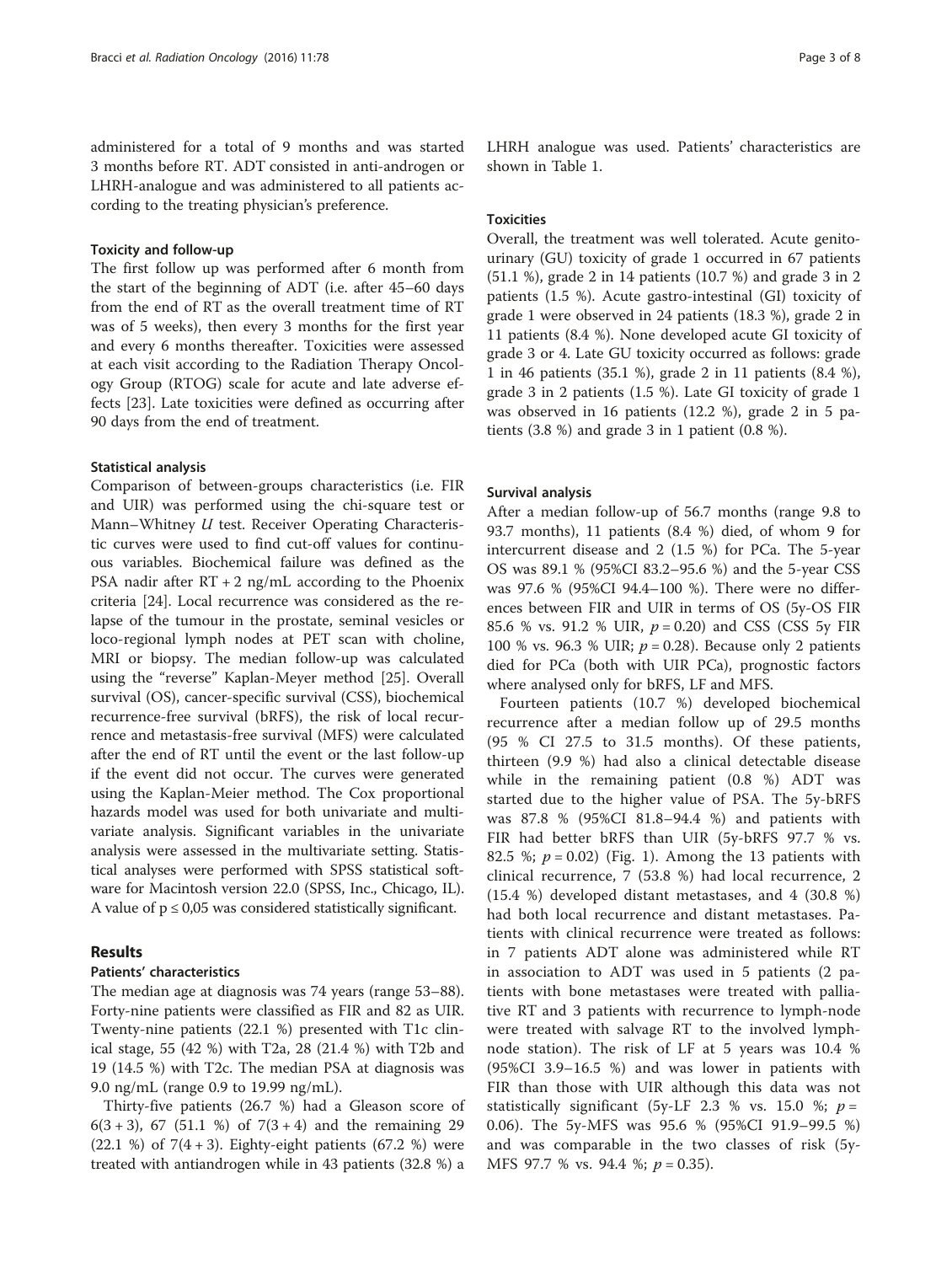| Characteristics      | FIR $(n = 49)$      |              | UIR $(n = 82)$ |               | Total $(n = 131)$ |                  | $p$ value |
|----------------------|---------------------|--------------|----------------|---------------|-------------------|------------------|-----------|
|                      | n.                  | $\%$         | n.             | $\%$          | n.                | $\%$             |           |
| Age                  |                     |              |                |               |                   |                  |           |
| Median (range)       | 74                  | $(55 - 84)$  | 74             | $(53 - 88)$   | 74                | $(53 - 88)$      | 0,39      |
| < 75 years           | 28                  | 57,1         | 41             | 50,0          | 69                | 52,7             | 0,43      |
| $\geq$ 75 years      | 21                  | 42,9         | 41             | 50,0          | 62                | 47,3             |           |
| PSA at diagnosis     |                     |              |                |               |                   |                  |           |
| Median (range)       | 9,6                 | $(0,9-19,0)$ | 8,5            | $(0,9-19,99)$ | 9,0               | $(0, 9 - 19, 9)$ | 0,72      |
| $<$ 10 ng/mL         | 24                  | 51,1         | 46             | 56,8          | 70                | 54,7             | 0,53      |
| 10-19,9 ng/mL        | 23                  | 48,9         | 35             | 43,2          | 58                | 45,3             |           |
| Clinical T stage     |                     |              |                |               |                   |                  |           |
| T1c                  | 16                  | 32,7         | 13             | 15,9          | 29                | 22,1             | < 0.001   |
| T <sub>2</sub> a     | 32                  | 65,3         | 23             | 28,0          | 55                | 42,0             |           |
| T <sub>2</sub> b     | $\mathbf{1}$        | 2,0          | 27             | 32,9          | 28                | 21,4             |           |
| T <sub>2c</sub>      | $\circ$             | $\circ$      | 19             | 23,2          | 19                | 14,5             |           |
| Biopsy Gleason score |                     |              |                |               |                   |                  |           |
| $3 + 3$              | 26                  | 53,1         | 9              | 11,0          | 35                | 26,7             | < 0.001   |
| $3 + 4$              | 23                  | 46,9         | 44             | 53,7          | 67                | 51,1             |           |
| $4 + 3$              | $\mathsf{O}\xspace$ | $\mathbf 0$  | 29             | 35,4          | 29                | 22,1             |           |
| PPBCs                |                     |              |                |               |                   |                  |           |
| $< 50 \%$            | 49                  | 100          | 39             | 47,6          | 88                | 67,2             | < 0,001   |
| $\geq$ 50 %          | $\mathbb O$         | $\mathbf 0$  | 43             | 52,4          | 43                | 32,8             |           |
| IRFs                 |                     |              |                |               |                   |                  |           |
| < 2                  | 49                  | 100          | 23             | 28,0          | 72                | 55,0             | < 0,001   |
| $\geq$ 2             | $\circ$             | $\mathbf 0$  | 59             | 72,0          | 59                | 45,0             |           |
| HT                   |                     |              |                |               |                   |                  |           |
| Antiandrogen         | 32                  | 65,3         | 56             | 68,3          | 88                | 67,2             | 0,72      |
| LHRH analogue        | 17                  | 34,7         | 26             | 31,7          | 43                | 32,8             |           |

<span id="page-3-0"></span>Table 1 Patients' characteristics

#### Prognostic factors

In the univariate analysis, Gleason score, PPBCs, IRFs and PSA at the first follow-up were prognostic factors for bRFS and LF while Gleason score, PPBCs and PSA at first follow-up were significant predictor for MFS. On the opposite, PSA at diagnosis, PSA after neoadjuvant ADT but before RT and the type of HT were not significant predictor for bRFS, LF or MFS. In the multivariate analysis only PSA at first follow-up resulted as independent prognostic factor for bRFS and MFS while was not significant for LF (Table [2](#page-5-0)). Patients with a value of PSA at first follow-up  $\langle 0.7 \text{ ng/mL}$  as compared to those with PSA  $\geq$ 0,7 ng/mL had a bRFS at 5 years of 93.3 % vs. 57.5 %, 5y-MFS of 99.0 % vs. 78.9 % and 5y-LF of 5.8 % vs. 38.3 %. Conversely, the value of PSA after 3 months of neoadjuvant ADT was not a significant factor despite all patients who developed recurrence had a PSA value  $\geq 0.35$  ng/mL and were in the FIR group (5y-bRFS FIR 100 % FIR vs. UIR 83.7 %; 5yMFS 100 % FIR vs. 94.2 % UIR; 5y-LF FIR 0 % vs. 13.9 % UIR).

The role of PSA at first follow-up was analysed in the subgroup of patients with UIR PCa and patients with a PSA value <0.7 ng/mL had significant better bRFS, LF and MFS (Table [3\)](#page-5-0). The data was not analysed in FIR PCa because only one patient had biochemical relapse and later developed also local recurrence and distant metastasis.

Moreover, patients were stratified according to the number of unfavourable risk factors (URF) (i.e. the number of IRFs, PPBC and the primary Gleason pattern). Patients with none or one URF had comparable outcomes while patients with two or three URF had a poor prognosis (5y-bRFS 97.8 % 0 URF vs. 97.2 % 1 URF vs. 65.5 % 2–3 URF, overall log-rank  $p \le 0.001$ ; 5y-MFS 97.8 % 0 URF vs. 100 % 1 URF vs. 2–3 URF 87.9 %, overall log-rank  $p = 0.03$ ; 5y-LF 2.2 % 0 URF vs. 2.9 % 1 URF vs. 28 % 2–3 URF, overall log-rank  $p \le 0.001$ ).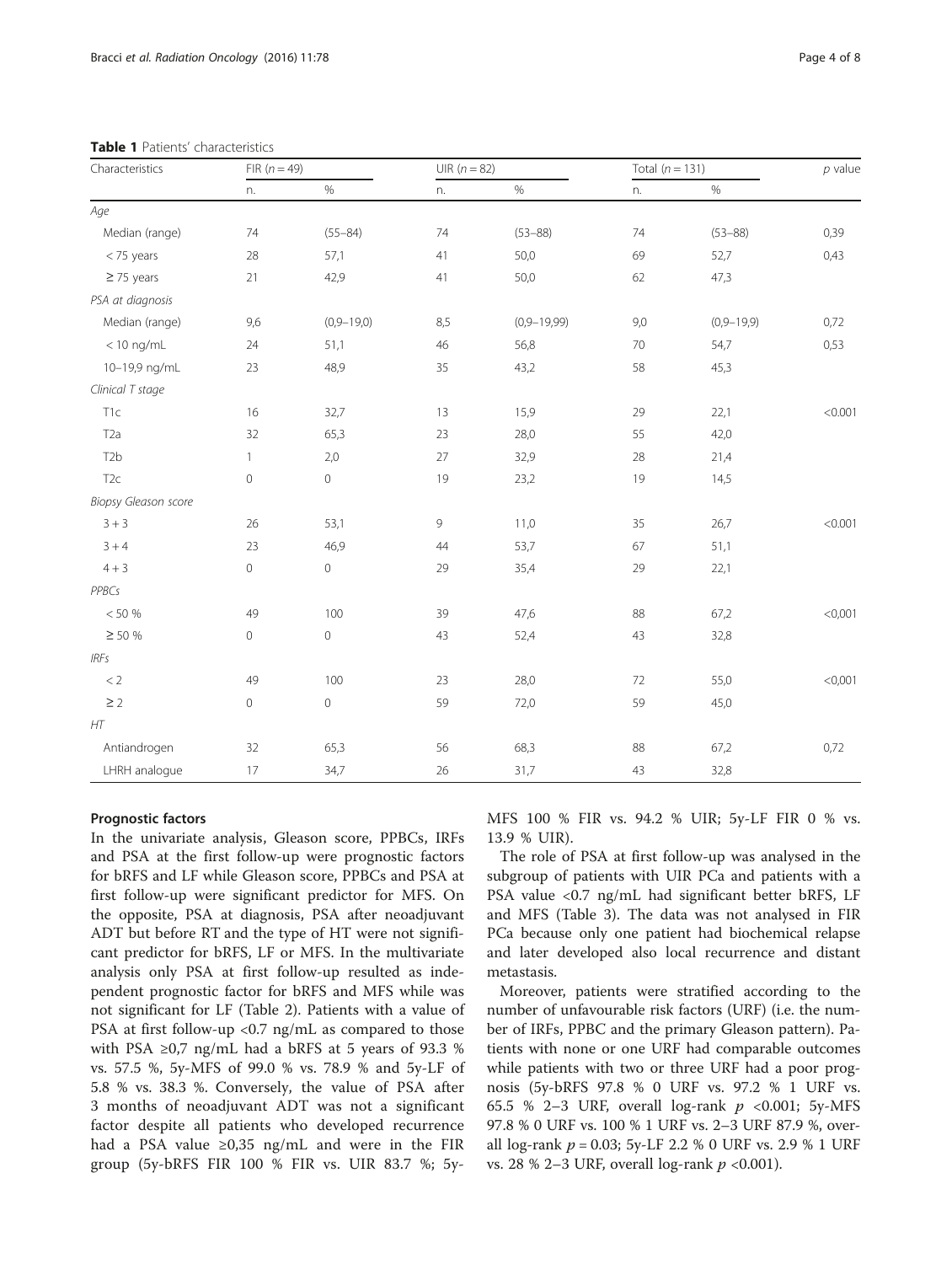<span id="page-4-0"></span>

#### **Discussion**

In this study we analysed the outcome and the prognostic factors for survival in a group of 131 patients with intermediate-risk PCa treated with HyRT and ADT. After a median follow-up of 56.7 months the 5-year bRFS for the entire cohort was 87.8 % with 14 patients that developed a biochemical recurrence of which 13 had also a clinical detectable relapse. Of these, 7 (53.8 %) had local recurrence, 2 (15.4 %), distant metastases, and 4 (30.8 %) both local recurrence and distant metastases. Eleven patients died of whom 2 because of PCa (5-year OS 89.1 % and 5-year CSS 97.6 %).

Because of the heterogeneity of intermediate-risk PCa, recently it has been postulated that these class of risk could be further stratified into two groups with different prognosis: favourable and unfavourable [[15](#page-6-0)]. The subclassification in two groups with different prognosis would be based on three main factors currently not included in the classical stratification of PCa in three class of risk: PPBCs, number of IRFs and the primary Gleason pattern [[21](#page-7-0)]. Several studies have shown that these three factors have a prognostic value in terms of cancer specific survival, biochemical relapse, local and distant recurrence [\[16](#page-6-0)–[20\]](#page-7-0). Zumsteg et al. recently showed that this stratification is useful when dose-escalated RT with a conventional fractionation is delivered as FIR PCa represent a group of patients with favourable prognosis comparable to that of low-risk PCa, while UIR PCa tends to have a poor prognosis similar to patients affected by high-risk PCa [[21](#page-7-0)]. On this basis the authors postulated that this classification could be used to modulate the total duration of ADT [[15,](#page-6-0) [21\]](#page-7-0). In our study the three variables used to differentiate FIR and UIR were statistically significant in the univariate analysis in terms of bRFS and LF, while all but IRFs were statistical significant for MFS. Conversely, in the multivariate analysis all these factors were not significant but this may be due to the relatively low number of events. Moreover we did not analyse the impact of these factors in terms of CSS since only 2 deaths were attributable to PCa. However, is of interest that the 2 patients who died for PCa were both affected by UIR PCa. To our knowledge this is the first study that confirmed the validity of this new classification in intermediate-risk prostate cancer patients treated with high-dose HyRT although we did not perform a direct comparison with patients affected by low and high-risk PCa.

The role and duration of ADT, however, remains a controversial issue. Patients with low-risk disease in fact, should be treated with RT alone while high-risk patients with RT and ADT for a total of 2–3 years (i.e. longcourse ADT). In a recent review the group of the MSKCC proposes to use short-course ADT only in patients with unfavourable prognosis and RT alone in the favourable prognosis group [[15\]](#page-6-0). However, in the study of Zumsteg et al., UIR PCa and in particular those with ≥2 unfavourable factors had a similar prognosis to patients with high-risk disease, while those with one risk factor had an intermediate prognosis [\[21\]](#page-7-0). The authors conclude that patients with 1 risk factor may beneficiate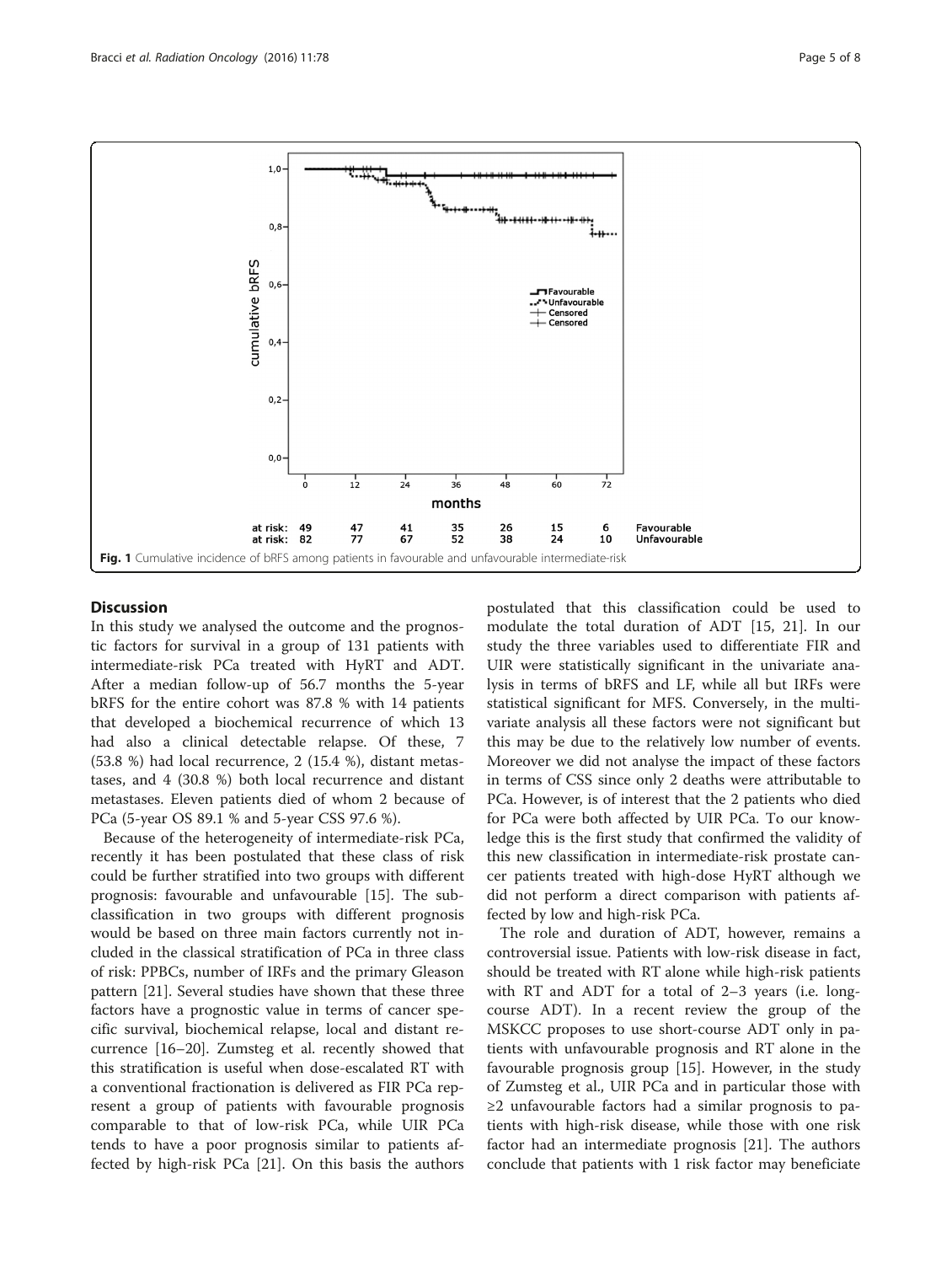<span id="page-5-0"></span>Table 2 Univariate and multivariate analyses according to bRFS, LF, MFS

|                                             | Univariate analyses |                |            | Multivariate analyses |               |            |
|---------------------------------------------|---------------------|----------------|------------|-----------------------|---------------|------------|
| <b>bRFS</b>                                 | <b>HR</b>           | 95%CI          | $p$ -value | <b>HR</b>             | 95%CI         | $p$ -value |
| PSA at diagnosis $(<10$ vs. $\geq$ 10)      | 1,41                | $0,46 - 4,33$  | 0,54       |                       |               |            |
| Gleason score $(53 + 4 \text{ vs. } 4 + 3)$ | 0,15                | $0,05 - 0,46$  | < 0.01     | 0,36                  | $0,11-1,24$   | 0,11       |
| PPBCs (<50 % vs. ≥50 %)                     | 0,14                | $0.04 - 0.51$  | < 0.01     | 0,45                  | $0,10 - 2,03$ | 0,30       |
| IRFs $(< 2$ vs. $\geq 2)$                   | 0,13                | $0,03 - 0,58$  | < 0.01     | 0,26                  | $0,05 - 1,35$ | 0,11       |
| Pre RT PSA (<0,35 vs. ≥0,35)                | 0,03                | $0,01-4,76$    | 0,18       |                       |               |            |
| PSA at First Follow-up (<0,7 vs. ≥0,7)      | 0,14                | $0,05 - 0,41$  | < 0.01     | 0,28                  | $0,09 - 0,88$ | 0,03       |
| HT (antiandrogen vs. LHRH analogue)         | 0,70                | $0,23 - 2,08$  | 0,52       |                       |               |            |
| LF                                          | <b>HR</b>           | 95%CI          | $p$ -value | <b>HR</b>             | 95%CI         | $p$ -value |
| PSA at diagnosis $(<10$ vs. $\geq$ 10)      | 1,32                | $0,37-4,68$    | 0,67       |                       |               |            |
| Gleason score $(53 + 4 \text{ vs. } 4 + 3)$ | 0,24                | $0,07 - 0,79$  | 0,02       | 0,49                  | $0,13-1,86$   | 0,29       |
| PPBCs (<50 % vs. ≥50 %)                     | 0,22                | $0,06 - 0,83$  | 0,03       | 0,63                  | $0,13 - 3,16$ | 0,57       |
| IRFs $(< 2$ vs. $\geq 2)$                   | 0,18                | $0,04 - 0,82$  | 0,03       | 0,28                  | $0,05 - 1,53$ | 0,14       |
| Pre RT PSA (<0,35 vs. ≥0,35)                | 0,03                | $0,01-9,79$    | 0,24       |                       |               |            |
| PSA at First Follow-up (<0,7 vs. ≥0,7)      | 0,18                | $0,05 - 0,58$  | < 0.01     | 0,30                  | $0,08 - 1,13$ | 0,07       |
| HT (antiandrogen vs. LHRH analogue)         | 0,65                | $0,19 - 2,21$  | 0,49       |                       |               |            |
| <b>MFS</b>                                  | <b>HR</b>           | 95%CI          | $p$ -value | <b>HR</b>             | 95%CI         | $p$ -value |
| PSA at diagnosis $(<10$ vs. $\geq 10$ )     | 3,3                 | $0,37 - 29,58$ | 0,29       |                       |               |            |
| Gleason score $(53 + 4 \text{ vs. } 4 + 3)$ | 0,15                | $0,03 - 0,82$  | 0,03       | 0,33                  | $0,05 - 2,03$ | 0,23       |
| PPBCs (<50 % vs. ≥50 %)                     | 0,11                | $0,01-0,98$    | 0,05       | 0,24                  | $0,02 - 2,48$ | 0,23       |
| IRFs $(< 2$ vs. $\geq 2)$                   | 0,43                | $0,08 - 2,33$  | 0,33       |                       |               |            |
| Pre RT PSA (<0,35 vs. ≥0,35)                | 31,7                | $0.01 - 100$   | 0,39       |                       |               |            |
| PSA at First Follow-up (<0,7 vs. ≥0,7)      | 0,09                | $0,02-0,50$    | < 0.01     | 0,15                  | $0,03 - 0,86$ | 0,03       |
| HT (antiandrogen vs. LHRH analogue)         | 0,39                | $0,08 - 1,91$  | 0,24       |                       |               |            |

from short-course ADT and those with ≥2 risk factors from long-course ADT as high-risk patients. Differently from the study by Zumsteg et al., however, we did not find any difference in terms of better prognosis among patients with no risk factor and patients with a single risk factor. Our results could be related to the intensified treatment used and then in patients with 0 or 1 unfavourable risk factor would be necessary a longer follow-up time to confirm this hypothesis.

We also analysed the role of PSA after three months of neoadjuvant ADT as a lower PSA value could have a predictive role in terms of better outcome. Zelefski et al. in a retrospective study on more than one thousand PCa patients showed that a PSA value <0.3 ng/mL reached during neoadjuvant ADT is predictive of biochemical recurrence, MFS and cancer-related survival [[26\]](#page-7-0). The best cut-off value we found was 0.35 ng/mL that is very similar to those found by Zelefski et al., however we did not find differences between those who reached a PSA value <0.35 ng/mL compared to those who had a higher value even though all patients who developed biochemical recurrence, local recurrence and distant metastases had a PSA ≥0.35 ng/mL.

Finally we investigated the role of PSA at first followup (i.e. after 6 months of ADT). In our protocol patients are treated with ADT for nine months as we started this protocol before there was evidence on the role of shortcourse ADT in intermediate-risk PCa. In both univariate and multivariate analysis, PSA at first follow-up was a significant predictor of better bPFS and MFS while was significant for the development of LF only in the univariate analysis and of borderline significance in the multivariate analysis. Since all but one biochemical relapse occurred in the UIR PCa group, we analysed his role only in patients with unfavorable risk. In this subgroup

Table 3 Role of PSA at the first follow-up in the subgroup of UIR patients

|                                              | ΗR   | 95%CI         | <i>p</i> -value |
|----------------------------------------------|------|---------------|-----------------|
| <b>bRFS</b>                                  |      |               |                 |
| First Follow-up PSA $(<0,7$ vs. $\geq 0,7$ ) | 0.19 | $0.07 - 0.59$ | < 0.01          |
| IF                                           |      |               |                 |
| First Follow-up PSA $(<0,7$ vs. $\geq 0,7$ ) | 0.27 | $0,08 - 0,96$ | 0.04            |
| <b>MFS</b>                                   |      |               |                 |
| First Follow-up PSA (<0,7 vs. $\geq$ 0,7)    | 0.14 | $0,02-0,86$   | 0,03            |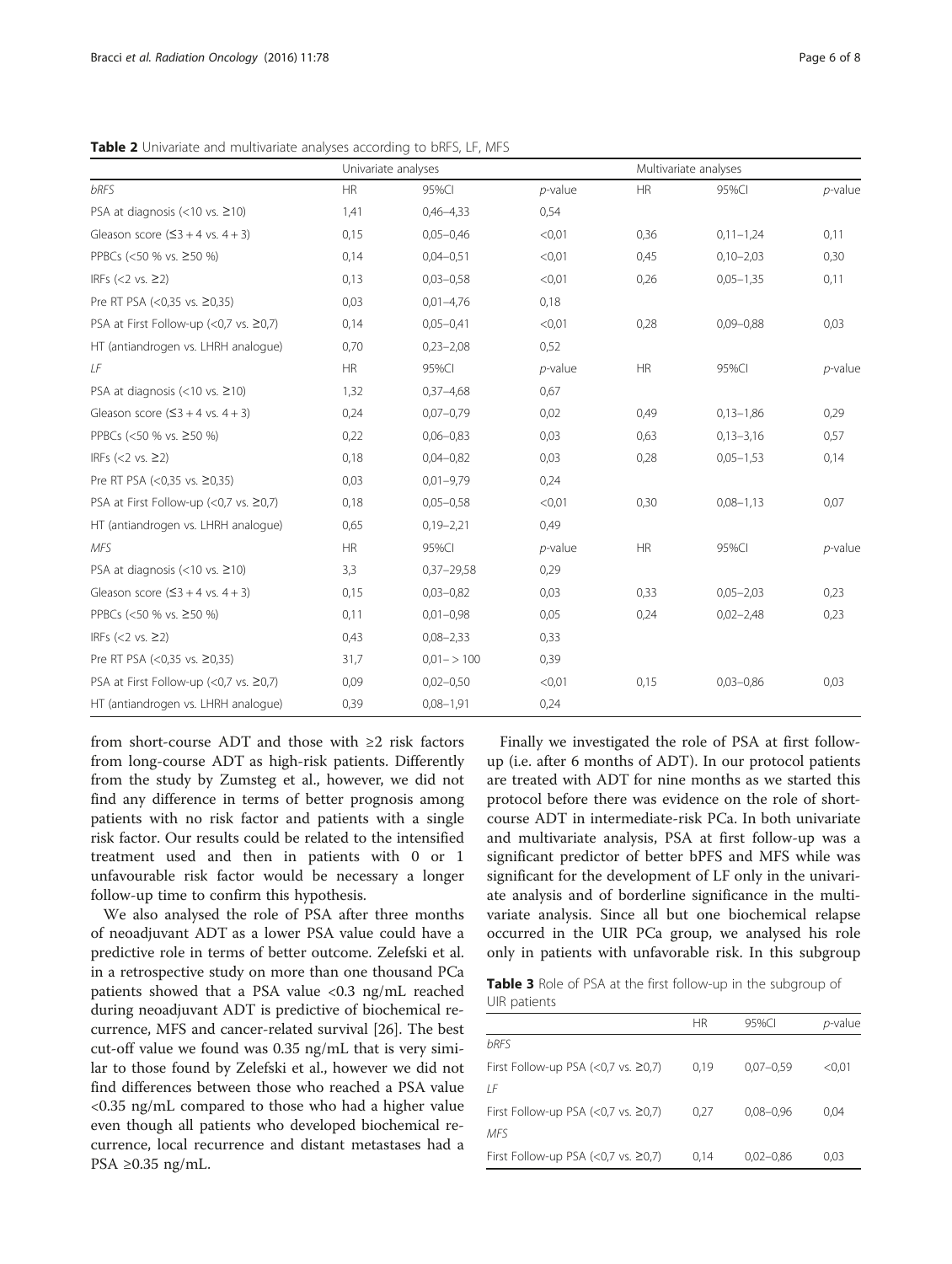<span id="page-6-0"></span>of patients a PSA value <0.7 ng/mL was a prognostic factor in terms of bPFS, LF and MFS (of note, the patient who relapsed in the FIR group had a PSA  $\geq 0.7$  ng/mL). Supported by these results we could hypothesise that the duration of ADT in unfavourable PCa could be modulated on the basis of early response to RT + ADT. In fact, patients in the UIR group that reach a PSA <0.7 ng/mL could discontinue ADT administration having completed the 6 month of therapy (i.e. 3 months neoadjuvant + 5 weeks of HyRT +  $45-60$  days after the end of RT), while patients with a higher PSA value should be treated as high-risk patients.

Our study presents several limitations. The median follow-up time was almost 5 year, a relative short period for a disease with a long natural history such as prostate cancer. The relative low number of patients analysed and the retrospective nature of the study are other limitations. As we had only 2 patients that died because of prostate, we were not able to analyse the role of prognostic factor in terms of CSS, but only in terms of bRFS, LF and MFS. However, we found that IRFs, PPBCs and primary Gleason score were predictive of response in the univariate analyses and are useful to differentiate FIR and UIR also when HyRT is delivered.

#### Conclusions

In conclusion, HyRT is an attractive approach for the treatment of prostate cancer. Using this strategy we are potentially able to increase the therapeutic gain reducing the risk of long-term toxicity and our data confirm this postulation. Patients with intermediate-risk PCa represent a heterogeneous group of patients with a clinically different disease and the use of prognostic factors currently not included in the guidelines is able to stratify patients in two groups that have substantially a different prognosis. In addition we found that PSA at first followup is factor that could be used in UIR PCa to guide the length of ADT administration. In light of these data, patients treated with HyRT affected by FIR PCa may beneficiate of less aggressive treatments such RT alone whereas patients with UIR PCa could be treated with short-course or long-course ADT based on the early response to the combined treatment. Prospective studies conducted on large cohort of patients are needed to confirm these data.

#### Abbreviations

3D-CRT, three dimensional conformal radiotherapy; ADT, androgen deprivation therapy; bRFS, biochemical recurrence-free survival; CSS, cancerspecific survival; CTV, clinical target volume; FIR, favourable intermediate-risk; GI, gastro-intestinal; GU, Genito-urinary; HyRT, hypofractionated radiotherapy; IRFs, intermediate-risk factors; LC, local recurrence; MFS, metastasis-free survival; MRI, magnetic resonance imaging; NCCN, national comprehensive cancer network; OS, overall survival; PCa, prostate cancer; PPBC, percentage of positive biopsy cores; PTV, planning target volume; RT, radiotherapy; RTOG, Radiation Therapy Oncology Group; TRUS, transrectal ultrasound; UIR, unfavourable intermediate-risk.

#### Competing interest

The authors declare that they have no competing interests.

#### Authors' contributions

SB, MFO and MV designed the study; SB, LA and LB collected and analyzed data; SB wrote the manuscript; MV, MFO and VDS critically reviewed/revised the article. All authors read and approved the final manuscript.

#### Received: 23 November 2015 Accepted: 1 June 2016 Published online: 08 June 2016

#### References

- 1. Mohler J, Bahnson RR, Boston B, et al. NCCN clinical practice guidelines in oncology: prostate cancer. J Natl Compr Canc Netw. 2010;8:162e20.
- 2. Kuban DA, Tucker SL, Dong L, et al. Long-term results of the MD Anderson randomized dose-escalation trial for prostate cancer. Int J Radiat Oncol Biol Phys. 2008;70:67–74.
- 3. Dearnaley DP, Jovic G, Syndikus I, et al. Escalated-dose versus control-dose conformal radiotherapy for prostate cancer: long-term results from the MRC RT01 randomised controlled trial. Lancet Oncol. 2014;15:464–73.
- 4. Michalski J, Winter K, Roach M, et al. Clinical outcome of patients treated with 3D conformal radiation therapy (3D-CRT) for prostate cancer on RTOG 9406. Int J Radiat Oncol Biol Phys. 2012;83:e363–70.
- 5. Zietman AL, Bae K, Slater JD, et al. Randomized trial comparing conventional-dose with high-dose conformal radiation therapy in earlystage adenocarcinoma of the prostate: long-term results from Proton Radiation Oncology Group/American College of Radiology 95–09. J Clin Oncol. 2010;28:1106–11.
- 6. Fowler JF. The radiobiology of prostate cancer including new aspects of fractionated radiotherapy. Acta Oncol. 2005;44:265–76.
- 7. Fowler JF, Ritter MA, Chappell RJ, et al. What hypofractionated protocols should be tested for prostate cancer? Int J Radiat Oncol Biol Phys. 2003;56:1093–104.
- 8. Macias V, Biete A. Hypofractionated radiotherapy for localised prostate cancer. Review of clinical trials. Clin Transl Oncol. 2009;11:437–45.
- 9. Jones CU, Hunt D, McGowan DG, et al. Radiotherapy and short-term androgen deprivation for localized prostate cancer. N Engl J Med. 2011;365:107–18.
- 10. D'Amico AV, Chen MH, Renshaw AA, et al. Androgen suppression and radiation vs radiation alone for prostate cancer: a randomizedtrial. JAMA. 2008;299:289–95.
- 11. Denham JW, Steigler A, Lamb DS, et al. Short-term neoadjuvant androgen deprivation and radiotherapy for locally advanced prostatec ancer: 10-year data from the TROG 96.01 randomised trial. Lancet Oncol. 2011;12:451–9.
- 12. Souhami L, Bae K, Pilepich M, Sandler H. Impact of the duration of adjuvant hormonal therapy in patients with locally advanced prostate cancer treated with radiotherapy: a secondary analysis of RTOG 85–31. J Clin Oncol. 2009; 27:2137–43.
- 13. Bolla M, De Reijke TM, Van Tienhoven G, et al. Duration of androgen suppression in the treatment of prostate cancer. N Engl J Med. 2009; 360:2516–27.
- 14. Horwitz EM, Bae K, Hanks GE, et al. Ten-year follow-up of radiation therapy oncology group protocol 92–02: a phase III trial of the duration of elective androgen deprivation in locally advanced prostate cancer. J Clin Oncol. 2008;26:2497–504.
- 15. Zumsteg ZS, Zelefsky MJ. Short-term androgen deprivation therapy for patients with intermediate-risk prostate cancer undergoing dose-escalated radiotherapy: the standard of care? Lancet Oncol. 2012;13:e259–69.
- 16. Stark JR, Perner S, Stampfer MJ, et al. Gleason score and lethal prostate cancer: does 3 + 4 = 4 + 3? J Clin Oncol. 2009;27:3459–64.
- 17. Zumsteg ZS, Spratt DE, Pei X, et al. Short-term androgen deprivation therapy improves prostate cancer-specific mortality in intermediate-risk prostate cancer patients undergoing dose escalated external beam radiation therapy. Int J Radiat Oncol Biol Phys. 2013;85:1012–7.
- 18. D'Amico AV, Renshaw AA, Cote K, et al. Impact of the percentage of positive prostate cores on prostate cancer-specific mortality forpatients with low or favorable intermediate-risk disease. J Clin Oncol. 2004;22:3726–32.
- 19. Nguyen PL, Chen MH, Catalona WJ, et al. Predicting prostate cancer mortality among men with intermediate to high-risk disease and multiple unfavorable risk factors. Int J Radiat Oncol Biol Phys. 2009;73:659–64.